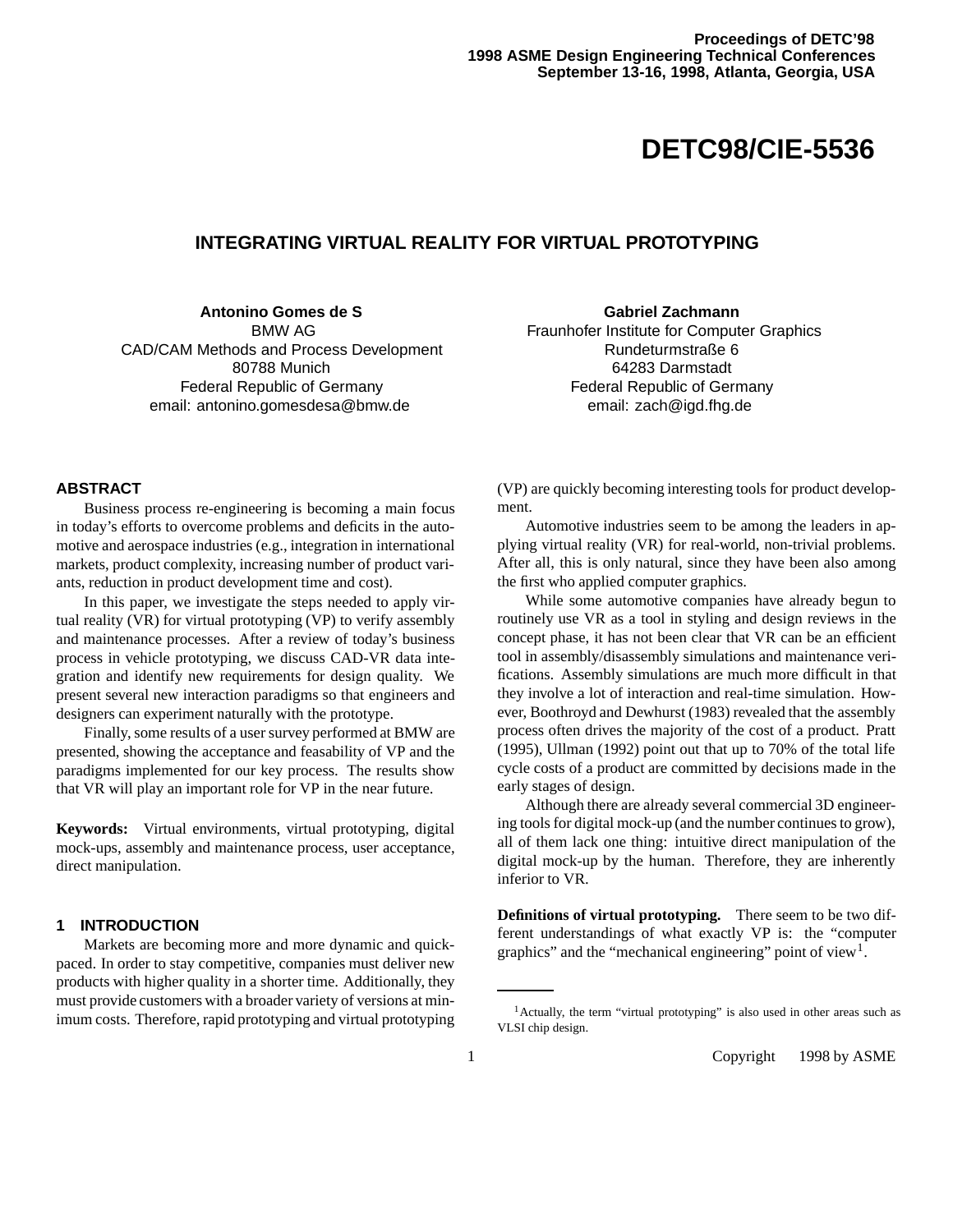In the computer graphics definition of virtual prototyping  $(VP_{CG})$  is the application of virtual reality for prototyping physical mock-ups (PMUs). The VR system simulates and renders all characteristics relevant to the particular context as precise and realistic as possible in an immersive environment.

In the mechanical engineering definition of virtual prototyping ( $VP<sub>ME</sub>$ ), the idea is to replace physical mock-ups by software prototypes. This includes also all kinds of geometrical and functional simulations, whether or not involving humans.

Digital mock-up (DMU) is a realistic computer simulation of a product with the capability of all required functionalities from design/engineering, manufacturing, product service, up to maintenance and product recycling (Dai & Reindl, 1996).

So, immersive virtual prototyping is but one technique for implementing the DMU strategy:

 $VP_{CG} \subset VP_{ME} \subset DMU$ 

Assembly/disassembly verification has several goals. The final goal, of course, is the *assertion* that a part or component can be assembled by a human worker, and that it can be disassembled later-on for service and maintenance. However, other questions need to be adressed, too: is it "difficult" or "easy" to assemble/disassemble a part? How long does it take? How stressful is it in terms of ergonomics? Is there enough room for tools?

#### **2 RELATED WORK**

A lot of development for utilizing VR for VP is being realized by automotive and aerospace companies. Many efforts, however, are still feasability studies.

Practically all automotive companies investigate the use of VR for styling reviews and other mere walk-through applications. Some of them already employ it for daily work. Usually, the model is rendered on a large-screen stereo projection or a cave. Variations can be compared on the fly with realistic colors and illuminations effects (Flanagan & Earnshaw, 1997). At Daimler Benz the body of a car can be reviewed in an immersive VE by the aid of zebra lighting (Buck, 1998).

Since VR provides an intuitive and immersive humancomputer interface, it is perfectly suited to do ergonomics studies. Consequently, many projects capitalize on this advantage over VR. Ford employs virtual prototypes with several proposed dashboard configurations to verify instrument and visibility.

Researchers at Caterpillar Inc. use VR to improve the design process for heavy equipment. Their system (Lehner & DeFanti, 1997) allows them to quickly prototype wheel loader and backhoe loader designs to perform visibility assessment of the new design in a collaborate virtual environment. Further the engineers can simulate the operation of the equipment and evaluate visual obstructions.

Volkswagen incorporated already some useful applications in the vehicle development process. They use an ergonomic soft-

ware dummy within VR to investigate different ergonomic features. They also looked at interactively visualizing the results of FEA crash computations in VR. The virtual product clinic avoids faulty developments and helps assess customers' wishes (Purschke et al., 1998).

Chrysler launched a project to study the process of virtual prototyping, to investigate the steps required for the creation of a virtual representation from CAD models, and for the subsequent use of the prototype in immersive VR (Flanagan & Earnshaw, 1997).

A vision of virtual prototyping was developed within the ESPRIT project AIT (Advanced Information Technologies in Design and Manufacturing; Project partners were many European automotive, aerospace, IT suppliers, and academia) (Dai & Reindl, 1996). A lot of visionary prototypes have been presented also by (Astheimer et al., 1995).

## **3 ASSEMBLY PROCESSES IN THE AUTOMOTIVE BUSINESS PROCESS**

Today's computer-aided (CAx) tools for automotive and other industries can simulate a lot of the functions and operating conditions of a new product. In some cases, software simulations are as good or even better than physical mock-ups(PMUs). However, they still do not meet all requirements to avoid PMUs completely. Certain functions of a new product cannot be simulated at all by current CAx tools, while others don't provide the results in an acceptable time.

Therefore, many PMUs are built during the development process to achieve a 100% verification of the geometry, the functions, and the processes of a new car project. Additionally, today's CAx tools do not provide a natural and intuitive manmachine interface that allows the user to *feel* and to get the *spatial presence* of the virtual product.

In order to "fill" these gaps, many automotive and other companies have established projects to investigate the use of VR technologies for verification of designs and processes (Gomes de Sá & Baacke, 1998).

**Today's approach** The automotive business process chain comprises various key-processes from the early concept phase through final service, maintenance and recycling. Those that will be highlighted in this paper are the *assembly* and *maintenance* processes. The verification process can be broken down into three sub-processes which are described in the following (see Figure 1):

• Fast CA loops. CAx tools are used to quickly verify different design concepts and assembly/disassembly of the design concepts. These verifications take place in-between the design and the CA prototype process (see Figure 1). At the beginning of the business process chain the freedom to change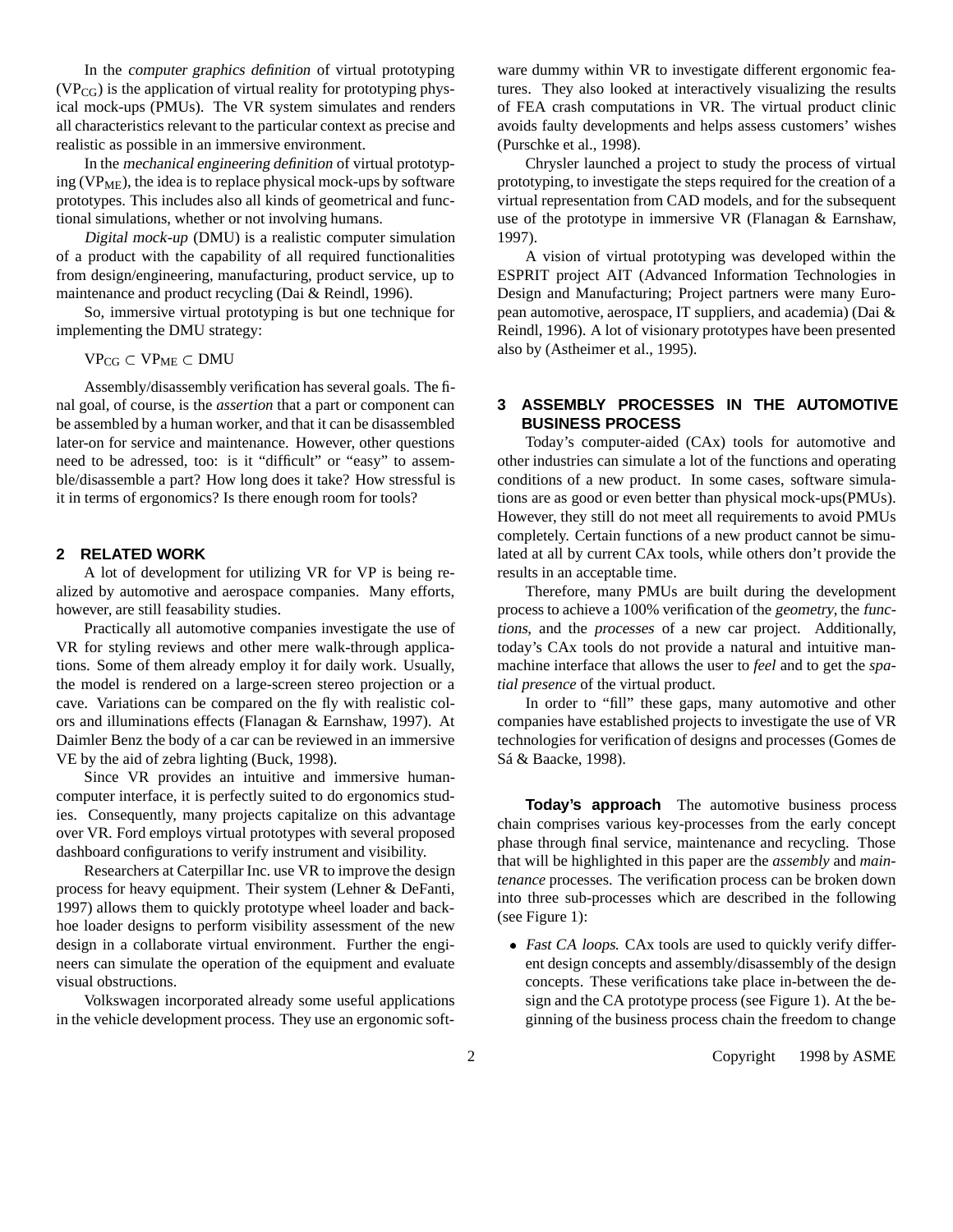

Figure 1. Process chain for the vehicle prototype activities.

concepts and the number of variations of a component is higher. Due to this fact the number of CA verifications during the development process will decrease.

- PMU loops. For detail verification of design concepts and assembly processes in some sections of a product, various PMUs are built. This sub-process can be identified in Figure 1 between the design and the physical mock-up process (see dashed line).
- PMU verification. Some complete PMUs of the final product (e.g., a car) are built to verify if all the designed components fulfil all the requirements related to ergonomics, functions and processes. Before these full prototypes are built, a freeze of the styling and design processes occurs. In Figure 1 these phases are marked by the deadlines SF and DF.

In these traditional process chain several problems arise due to the fact that the verification of the processes are made using PMUs and CAx tools:

- Parallel verification processes. Verifications are made with CAx tools and with PMUs (in this case they are obtained mostly by the use of rapid prototype techniques) concurrently. The correlation between this two verification processes is very hard to obtain.
- Not enough co-ordination. The handling, synchronisation, correlation, and management of these processes is very difficult and in same cases impossible. In order to build a PMU a design stage needs to be freezed. At this time, the building of the PMU starts and can take 6 to 12 weeks. Due to concurrent engineering, further changes of CAD parts (sometimes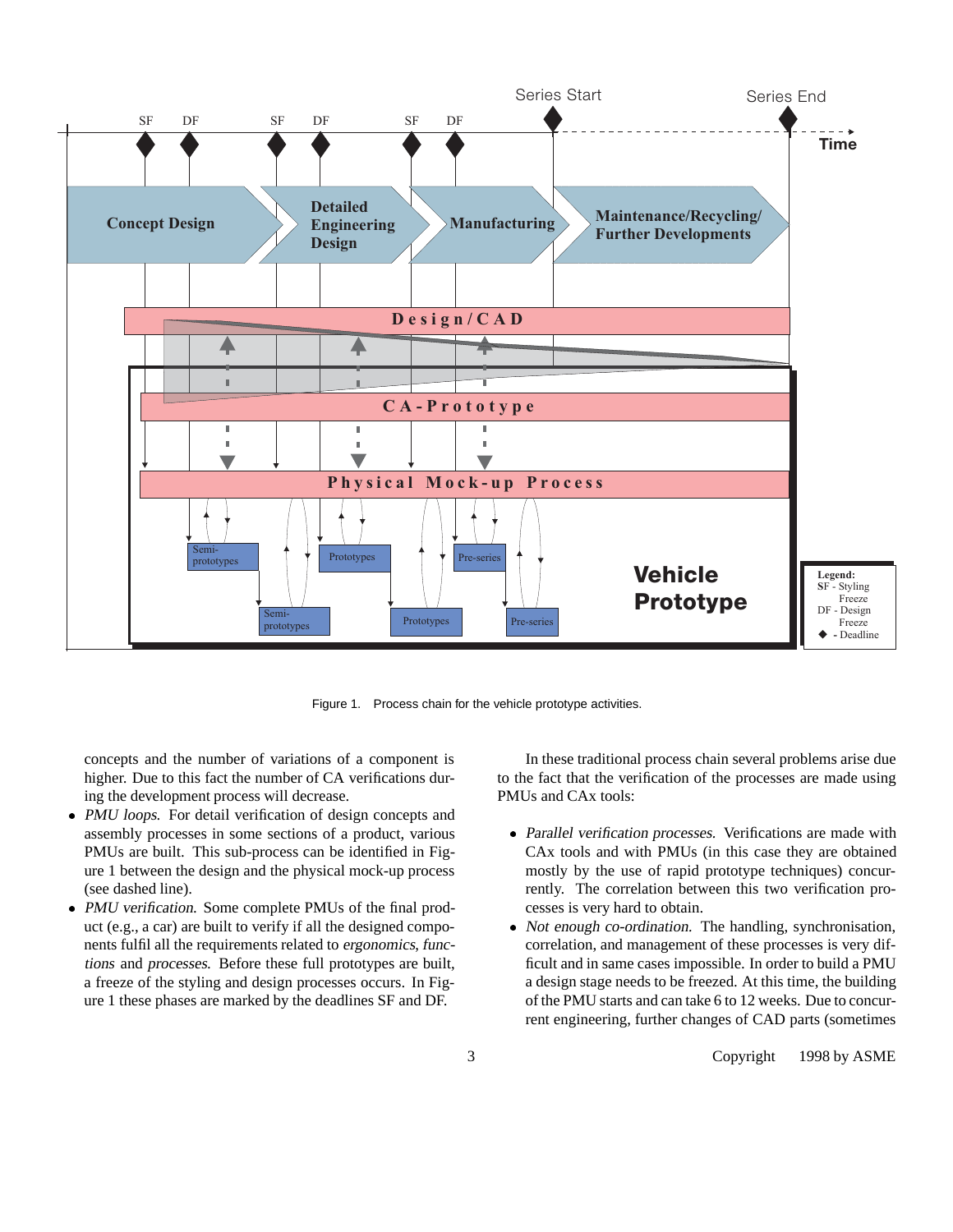

even significant ones) can be made during the build-time. Therefore, by the time results are obtained by the PMU verification they have no more a direct correlation to the current design. Even if there have not been changes in the design, the "transfer" of the results of the PMU verification to the DMU is, in some cases, very difficult.

**Vision** Most companies already define their products digitally (e.g., CA methods) and manage the data by product data management systems (PDM). However, the digital data are not used as the basis for the core business process. Instead, they are maintained in parallel to a more traditional process based on physical mock-ups, more as an auxiliary or "support" of the PMU process or the building of PMUs.

The goal of DMU is to replace the traditional business process, based on PMUs, by one which fully maximizes DMU technologies available today and in the future. The visionary goal is a process with only a single PMU for a final verification, certification, and release to volume manufacturing (Dai & Reindl, 1996).

The goal is to perform verifications as early as possible, i.e., front-loading of engineering, manufacturing, service, manufacturing, and recycling tasks to the concept phase. We believe that by utilizing VR, digital mock-ups can be evaluated in the concept phase.

**Objectives of the verification of assembly processes** Objectives can be classified by two categories: strategic and operative.

|                                                                                                                                                                    |                      | Hille                                                                                                                                                               |
|--------------------------------------------------------------------------------------------------------------------------------------------------------------------|----------------------|---------------------------------------------------------------------------------------------------------------------------------------------------------------------|
| 8125053 8125054 8125055 8125056                                                                                                                                    |                      | zu konvertierende Modelle:                                                                                                                                          |
| Sach-Nr.: 8125854<br>Benennua: RE Motor traeger vorn aussen<br>Zi(Index): h<br>Dok.-Typ: HESSPL -<br>Dok .- Teil: 2<br>Dok-Format:<br>$DA$ $-$                     | Motor troeger        | 8125854 - 3747 Motor traeger<br>8125856 - 3748 Motor traeger<br>konvertierte Modelle:<br>www.commons.commonwearth<br>CADI kness goot 9.0Ec<br>CADI kness agailatFac |
| Reide:<br>$PEJR$ $-$<br>Alt.: B<br>BG/Pulk: BIPI<br>H62 ±<br>E39<br>Entw.-Bez.:<br>士<br>士<br>Motor:<br>Ŧ<br>Ŧ.<br>Ŧ<br>Land: ECE<br>Antrieb: HECK<br>Getriebe: MEC | $\pm$<br>Lenkung: LL |                                                                                                                                                                     |
| DF<br>$D-Typ$ $DS$<br>Sach-Nr.<br>$\overline{z}$<br>DT<br>Benennung<br>Α<br>8125854<br>BHB<br>LI Motor troeger vorn aussen<br>CA<br>h                              | ю<br>Reife<br>KDNZ   | <b>PUNCTE</b>                                                                                                                                                       |
| 125854<br><b>HESSPI</b><br>CA<br>RE Motor traeger, yorn aussen.                                                                                                    |                      | CADI kress agaOIotMc                                                                                                                                                |
| 8125854<br>Motortroeoer vorn mitte<br><b>MPSTN</b><br>ħ<br><b>CA</b>                                                                                               | AVER                 | PTNG-HALL SCHLUPSSEL<br>UNSCHALTIONARE                                                                                                                              |
| 8125854<br>BMB<br>LI Motor traeger vorn aussen<br>CA<br>αh                                                                                                         | KDNZ                 | ZYL.                                                                                                                                                                |
| 8125854<br>RE Motor traeger vorn aussen<br>ah.<br><b>MESSPL</b><br>R<br><b>CA</b>                                                                                  | PP.14                | ZYLINDER                                                                                                                                                            |
| 8125854<br>Motortroeger vorn mitte<br>ch<br>я<br><b>HPSTN</b><br>c<br>CA                                                                                           | AVER                 | EINFUELLKLAPPE                                                                                                                                                      |
| 8125854<br>LI Motor traeger vorn aussen<br>ih<br>A<br><b>DHR</b><br>CA                                                                                             | KONZ                 | GELENGAELLE_SOLE                                                                                                                                                    |
| 8125854<br>RE Motortraeger vorn aussen<br>ih<br>R<br>MESSPL<br><b>CA</b>                                                                                           | PR.39                |                                                                                                                                                                     |

Figure 2. Data flow between CAD and VR system. Figure 3. A preparation tool for retrieval/conversion of CAD data for visualization and simulation in VR. (Developed by IGD and BMW)

Strategic objectives are global and involve the complete business process. The most important ones are: reduction of development costs, development time, and time-to-market; increase of product innovation, product quality, flexibility, and maturity at series start.

Operative objectives are more local, related to only one or a few key-processes. The most important objectives which need to be fulfilled for assembly and maintenance are (Pahl & Beitz, 1996):

- service, inspection, and repair locations should be easily accessible;
- visibility should be ensured;
- exchange of components should be easy;
- use few and standard service and inspection tools;
- accessibility of service tools, and hand and arm of the worker;
- calculation and investigation of minimal distances to avoid collisions, e.g. during operating conditions;
- calculation of assembly/disassembly paths for off-line robot-programming;
- calculation of sweeping envelop of movable component for packaging investigations, e.g. for reservation of space in engine bay.

Additionally, these objectives must be verified with 1–20mm precision, related to the business process phase . They must be documented in digital form. These electronic reports should be managed by the PDM system together with the geometry and further administrative and technological data. As soon as a new version of a electronic report is created, the PDM system should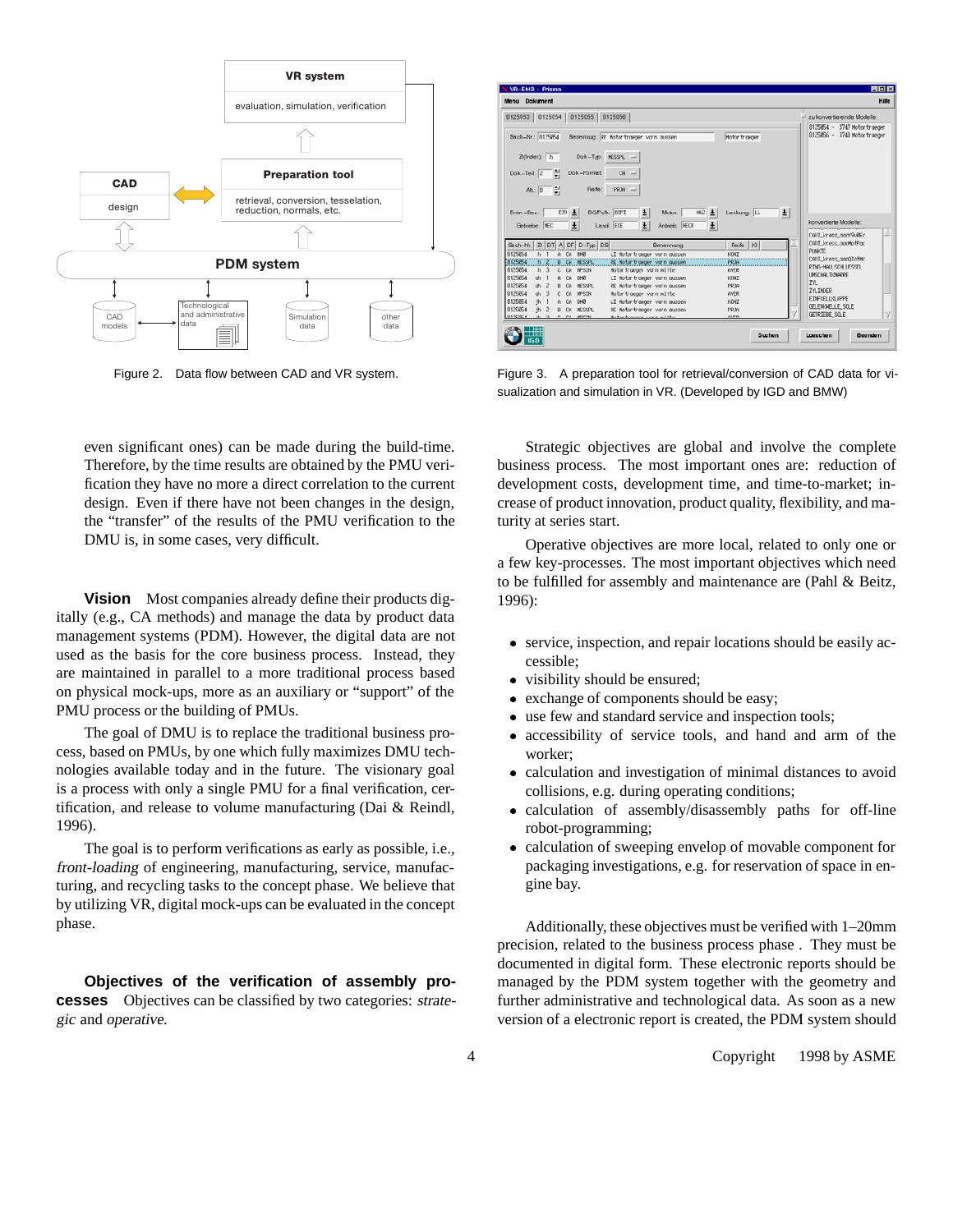

Figure 4. For every application domain there must be an application-specific authoring tool which provides the type of high-level functions needed in the particular domain.

inform involved users, that a new report is available for assembly processes.

The electronic report contains information related to simulation and investigation results, proposals for changes of CAD components, assembly/disassembly paths, collision areas, sweeping envelopes, and the status of all verification processes.

# **4 FROM CAD TO VR**

The complete data pipeline from the CAD system to the VR system has various modules. CAD systems are the source of most of the data. This data is stored in a PDM system, which also maintains administrative data together with CAD data, such as ID, version, name, project code, etc. Via a retrieval and conversion tool these data can be converted, reduced, and prepared for use in a VR system (see Figure 3).

Common problems, especially with old data (i.e., CAD data designed for old products, but re-used in new ones), are the orientation of normals, missing geometry, and deletion of interior or other "unwanted" geometry. To our knowledge, there are no commercial tools available yet which can solve these problems automatically. So the process for preparing data for VR needs to access the CAD system interactively. We have tried to depict that in Figure 2 by the arrow between CAD and preparation tool.

**CAD data requirements** Design data available today in the manufacturing industries and others do not meet the geometric and non-geometric requirements so they can be used as-is for a VR simulation. There are two ways to tackle the problems described in the previous section: new data must be designed with virtual prototyping in mind; old data must be dealt with, either by

redesigning (least preferred), or by semi-automatic conversion to representations suitable for VR.

It is commonly understood that design data has to have different representations depending on the phase in the business process (e.g., concept, engineering, etc.) and the key process that is to be verified (Spooner & Hardwick, 1997). For example, in the same CAD model there should be geometry and nongeometric information, like kinematic constrains, material properties, weight, etc., that will be used later-on during a VR session.

To avoid that designers have to become familiar with different software tools, the number of interfaces has to be kept low. To achieve an *integration* of the two worlds needs to take place. Ideally, a designer can be the one that creates the CAD components and also the one that performs assembly feasibility studies. Also, with a full integration it will be also easier to exchange data between CAD/PDM systems and VR systems.

#### **5 IMMERSIVE VERIFICATION**

In this section, we will briefly explain the process of authoring VEs, present the two scenarios which have been chosen for our studies and developments, and finally describe the functionality needed for assembly investigations.

#### **5.1 Authoring**

In order to make virtual prototyping an efficient tool to save time, it must be easy to "build" a VP, i.e., a virtual environment (VE) which represents part of a car and simulates part of its physical behavior. It must be at least as easy as designing with a CAD system.

5 Copyright © 1998 by ASME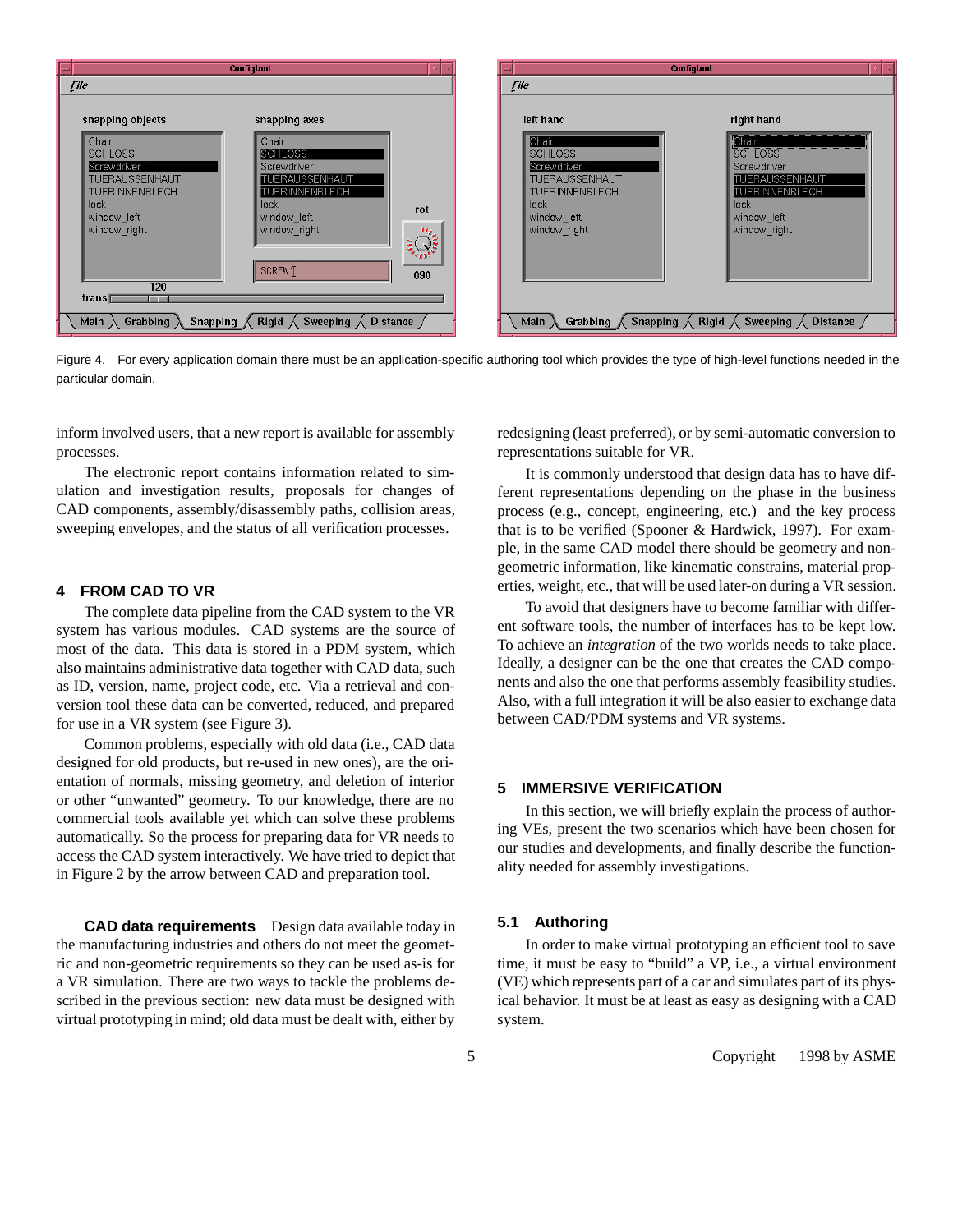

Figure 5. Overview of the tail-light scenario. The tail-light is to be removed.



Figure 6. The door scenario. Two hands and several tools are necessary to perform the assembly.

We have developed a three-layer framework; each layer provides a certain level of abstraction and specialization. It has proven to be flexible and powerful.

The bottom layer is the scene graph: it deals mostly with geometry and rendering optimizations. Some scene graph APIs, such as VRML2.0 or Inventor, also provide very low-level scripting features.

At the next level we have implemented the event-based scripting approach for building VEs (Zachmann, 1996). It is a general framework based on the concept of objects, actions, and events, each of which with higher-level, yet general "story-board driven" functionality.

End-users working in a certain application domain (such as assembly simulation) will specify scenarios at the application layer, which provides a graphical user-interface (see Figure 4) and specialized, very high-level functionalty (e.g., the user tells the system which objects are tools).

**Scenario templates** If parts had standard names, then a large portion of VEs could be derived from standard "scenario templates", e.g., "front door", "tail light", "gear box", etc. So, for a VR session with a different geometry, a VE author would only have to modify one of those templates.

However, it is not clear to us yet, whether designers will ever design all the VR-relevant attributes. Some of them are geometric, like visible material, thickness of metal sheets, and the like. So far, a lot of authoring time is spent basically on specifying the non-geometric (semantic) attributes of parts, such as the function of objects (screw, tool, etc.), non-geometric materials (flexibility, smoothness), the order of tasks in the (dis-)assembly process, etc.

## **5.2 Scenarios**

We have chosen two scenarios in order to assess a first set of functionalities needed for assembly tasks in VR; one of them is a simple one, the other is one of the most difficult. One of the scenarios (the door) was also used for the user survey.

**5.2.1 The tail-light** The first scenario is the disassembly of the tail-light of the BMW 5 series (Figure 5). First, the covering in the car trunk must be turned down, in order to get access to the fastening of the lights (Figure 8). To reach the screws fixing the tail-light, the fastening needs to be pulled out.

Then the tail-light itself can be unscrewed by a standard tool. After all screws are taken out, the tail-light cap can be disassembled by pulling it out from the outside.

**5.2.2 The door** This scenario is much more complex and more difficult in that both hands and various tools must be utilized (Figure 6).

The first task is to put the lock in its place in the door. This is quite difficult in the real world, because it is very cramped inside the door and the lock cannot be seen very well during assembly. Screws have to be fastened while the lock is held in its place (Figure 10).

Next, the window-regulator is to be installed (Figure 11). This task needs both hands, because the window-regulator con-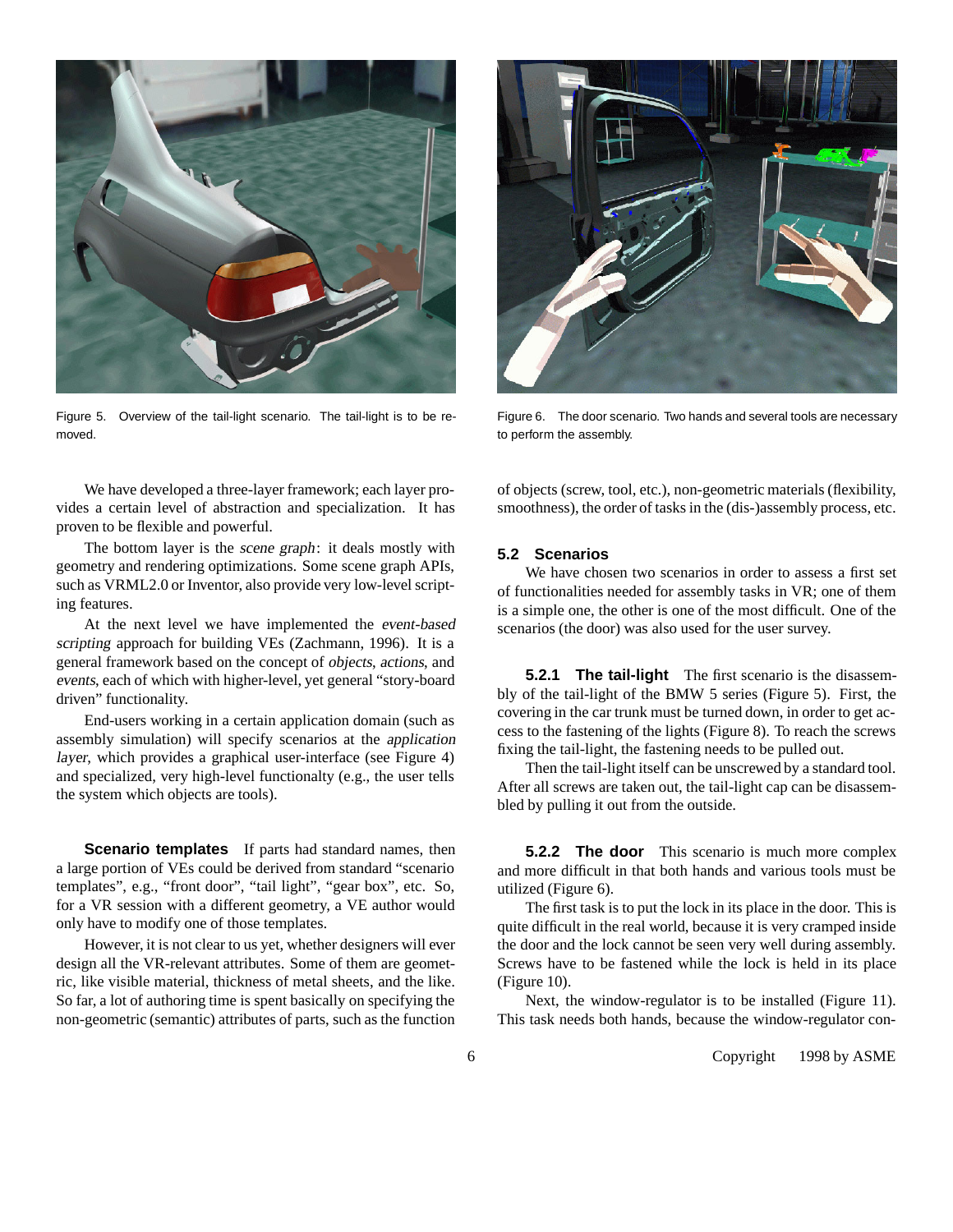

Figure 7. Administrative data stored in the PDM about parts can be displayed during the VR session.



Figure 8. Inverse kinematics is needed for "door-like" behavior of parts.



Figure 9. With the virtual yard-stick distances can be measured in the VE.

sists of two parts connected to each other by flexible wires. After placing the bottom fixtures into slots, they must be turned upright, then the regulator screws can be fixed.

Finally, several wires must be layed out on the inner metal sheet, clipped into place, and connected to various parts. However, this part of the assembly was not performed in VR.

## **5.3 Interaction Functionality**

In this section, we will describe an array of techniques most of which have proven to be helpful in verification of assembly simulations.

**Multi-modal interaction.** It is important to create an efficient human-computer interface, because the tasks to be performed in virtual prototyping can be quite complex. Each technique must be implemented in a very robust and user-independent manner, otherwise users will become irritated and disapproving of VR.

Therefore, all "input channels" available should be utilized for the human-computer interface: both hands, gesture recognition, speaker-independent voice recognition, and combinations.

**An on-line service manual.** We believe that VR could eventually become an efficient means for training service personnel and an interactive service manual. Service manuals could be disseminated in the form of VRML environments, which can be viewed and interacted with on a PC based "fish-tank" VR system. In order to provide a combination of interactive, virtual training and a hands-on experience, augmented reality (AR) based systems might become necessary. Especially in larger and more complex vehicles, such as aircrafts and submarines, because it seems to be increasingly difficult to build mental maps of VEs presented on desktop systems and transfer those into the real environment.

In our environments we have implemented an interactive service manual as well as an interactive training session. First, a trainee learns by watching the service manual; this is basically

an animation of the assembly process. While the animation is being played back, the trainee can move freely about the environment and watch from any viewpoint.

When the trainee is ready to learn by doing, he will perform the task step by step. After each step is completed the system will point him to the part or tool he will need for the next step and tell him what to do with it. For instance, after all screws for the door lock have been fastened, the system highlights the window regulator (by blinking) and instructs him how to assemble it. The instructions have been pre-recorded and are played back as sound files.

So far, the virtual service manual and the interactive training session are hand-crafted via manual scripting. However, it should be straight-forward to extract them from a PDM system, *if* the process data are there in a standardized form.

**Getting help from the system.** When the number of functions becomes large in the VR system, it can happen that occasional users can't remember some commands (in our current system there are about 40 functions). Similar to 2D applications, we additionally provide hierarchical 3D menus. In our experience, 3D menus are to be considered only as an auxiliary interaction technique, because it is more difficult to select menu entries in VR than it is in 2D.

**Investigation tools.** In order to make the correct decisions, it is important that the user can get information about the parts involved in the VP currently being investigated. Administrative information about parts can be displayed in a heads-up fashion by pointing at objects with a ray (see Figure 7). Of course, any other selection paradigm can be used as well.

A tool which has been requested by designers is the clipping plane. It can help to inspect "problem areas" more closely. When activated, the user "wears" a plane on his hand; all geometry in front of that plane will be clipped away. Optionally, the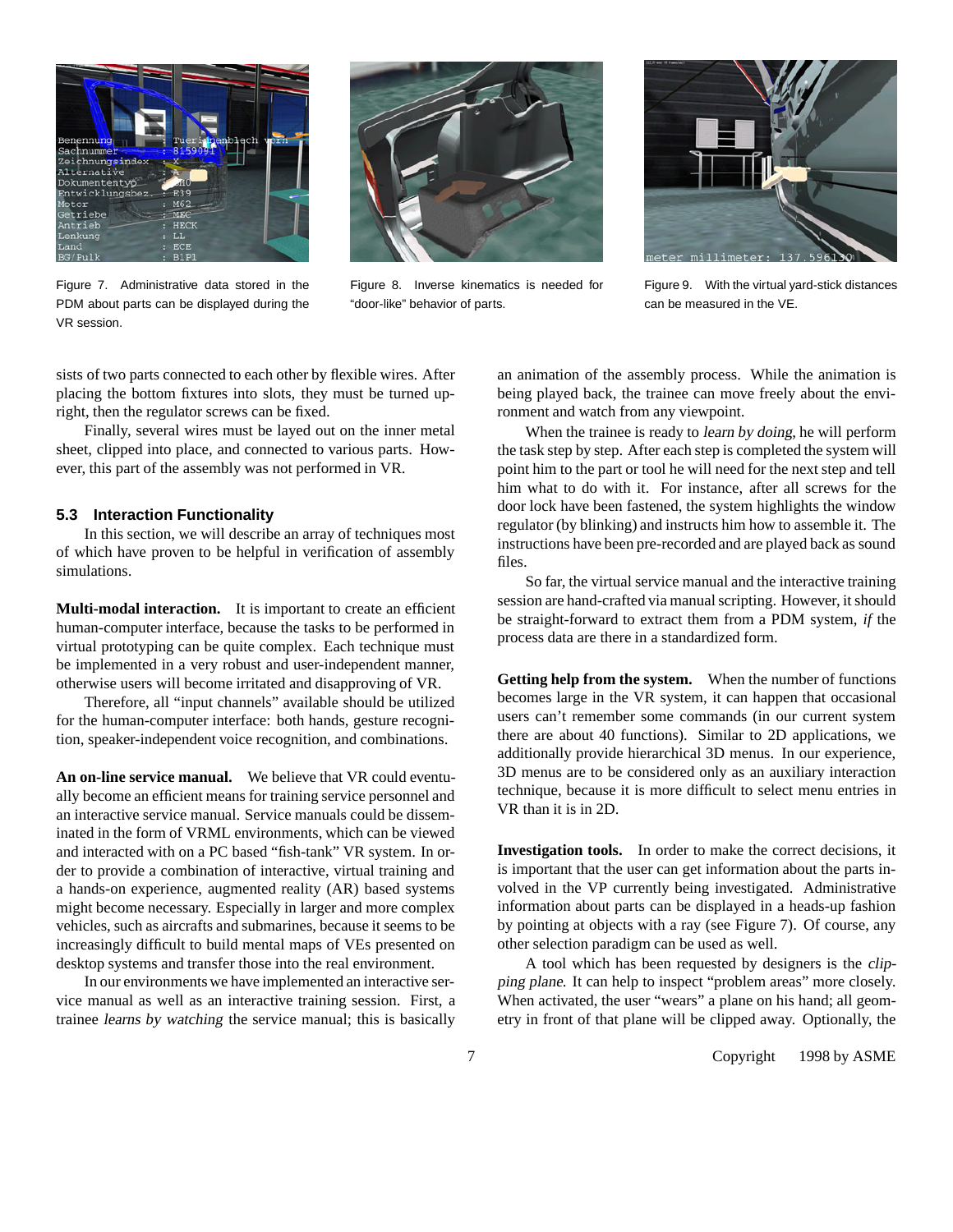

Figure 10. Tools snap onto screws and are constrained. Also, they are placed automatically at an ergonomic position within the hand by the system.



Figure 11. The window regulator has to be installed with two hands; the "ghost" paradigm signales collisions.



Figure 12. The object-on-the-lead paradigm allows to verify assembly. The object is not linked rigidly to the hand.

part clipped away can be rendered transparently. The plane can be released from the hand and grabbed again, so that the user can move freely while the clipping plane remains motionless. Sometimes it can be necessary to restrict the motion of the plane so that it is always perpendicular to one of the world coordinate axes. By utilizing an OpenGL feature clipping can be done at interactive frame rates with a geometry of about 60,000 polygons.

Another tool to inspect assembly situations and the mechanical design is the user size. This parameter can be controlled by simple speech commands, which in turn affect all parameters by which a virtual human is represented, in particular navigation speed and scale of position tracking. This way, a user can comfortably "stick his head" inside some narrow space.

In order to measure distances we have implemented two options: A user can select two objects, then the system will compute the minimal distance between the two and display it in the heads-up display. Or, the user can grab a virtual yard stick (see Figure 9). While grabbed, the yardstick adjust its length in both directions so that it just touches the closest geometry. Additionally, its length is shown on the heads-up display. Another way would be to select two points on the geometry and have the system draw a line between them and select the length of that line.

**Physically-based simulation.** Many mechanical components have some articulated parts. These could be simple "door-like" mechanisms (see Figure 8), i.e., permanent joints with one rotational degree of freedom (DOF), such as hoods, lids, etc.; other very simple ones are sliding mechanisms (one translational DOF), for example the seat of a car. Inverse kinematics of these and other articulated chains can be simulated on-line.

For complicated kinematic simulation, such as the working conditions of a complete chassis, we have pursued a different approach: the VR system loads the results of an off-line simulation by a commercial package, such as Adams<sup>TM</sup>. The user can then interactively steer the visualization, for example by turning the steering wheel or by speech commands.

A lot of the parts in a vehicle are flexible: wires, hoses, plastic tanks, etc. It is still a major challenge to simulate all these different types of flexible parts with reasonable precision and at interactive rates. In particular, simulation of the interaction of flexible objects with the surrounding environment and the user's hands by a general framework is, to our knowledge, still unsolved.

We have implemented hoses and wires in our VR system; the wires or hoses are attached at both ends to other, non-flexible parts, and they can be pushed or pulled by a user's hand.

**Verification without force-feedback.** In our experience, assembly tasks are more difficult in VR than in the real in world, because in VR there is no force and haptic feedback (see also Section 6). Humans can even perform quite complicated tasks without seeing their hands or tools merely based on auditory, haptic and kinaesthetic feedback. Therefore, we have provided a lot of interaction aids trying to compensate for the missing force feedback.

In order to help the user placing parts, we have developed two kinds of snapping paradigms: the first one makes objects snap in place when they are released by the user and when they are sufficiently close to their final position. The second snapping paradigm makes tools snap onto screws when sufficiently close and while they are being utilized (see Figure 10). The second paradigm is implemented by a 1-DOF rotational constraint which can be triggered by events.

The major problems is: how can we verify that a part can be assembled by a human worker? A simple solution is to turn a part being grasped into what we call a ghost when it collides with other parts: the solid part itself stays at the last valid, i.e.,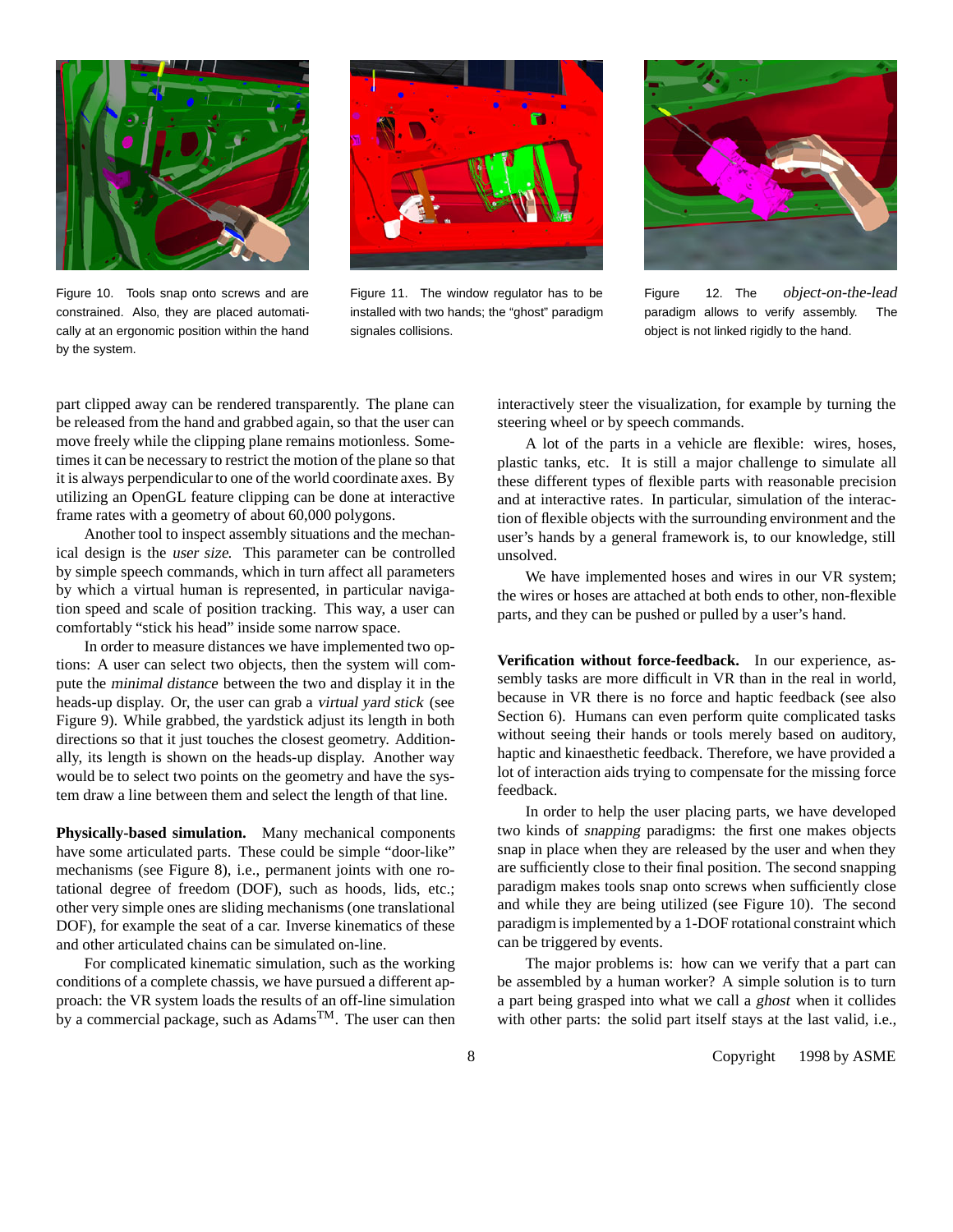

Figure 13. During assembly, the path of any part can be recorded, edited, and stored in the PDM system.



Figure 14. Annotations can be put into the scene by voice commands.



Figure 15. Violations of security-distance are highlighted by yellow, collisions are red.

collision-free, position while the object attached to the user's hand turns wireframe (see Figure 11).

However, invalid positions can be "tunneled". Therefore, we have developed the object-on-the-lead paradigm: the object is no longer attached rigidly to the virtual hand; instead, it "follows" the hand as far as it can go without penetrating any other parts (see Figure 12). We have implemented a physically-based simulation, so that the object can glide along other parts; in our earlier implementation, there was no gliding, which caused the object on-the-lead to get stuck in tight environments. So, at any time it can assume only valid positions. Of course, exact and fast collision detection is a prerequisite (Zachmann, 1998).

This is only a first step. A completely reliable verification will check the virtual hand for collisions as well. Also, the hand and/or part should slide along smooth rigid objects to make assembly easier for the user.

**Feedback to the user.** Any VR system should be as responsive as possible, especially for occasional, non-expert users. The users targeted for immersive VP will probably not use VR every day. Therefore, multi-sensory feedback is important to make them feel comfortable and in control.

Therefore, the system acknowledges all commands, in particular those invoked via voice recognition. Currently, this is done by pre-recorded audio or speech. Eventually, we will utilize speech synthesis.

During the assembly simulation, a variety of feedbacks can be combined which will be given if the user tries to move an object at an invalid position: acoustic feedback, tactile feedback by a Cybertouch<sup>TM</sup> glove, and visual feedback. Visual feedback comes in several flavors: whole parts can be highlighted (see Figure 15), or the polygons which would have intersected at the invalid position can be highlighted.

**Documentation.** If a certain assembly task cannot be done, then the result of the verification session should be a precise as well as intuitive understanding why that is. A number of techniques have been implemented in order to investigate and document a possible failure of assembly.

During assembly/disassembly the path of any part can be recorded and edited in VR (see Figure 13). Saved paths can then be stored in the PDM system.

While parts are being moved, the sweeping envelope can be traced out. It does not matter whether the part is moved interactively by the user or by playback of an assembly path.

Problems can be annotated by placing 3D markers (we have chosen 3D arrows). Then, verbal annotations can be recorded and displayed textually next to the marker (see Figure 14). Note that all interaction is done by the user via speech recognition, except for placing the marker. Eventually, the markers and annotations can be exported and stored with the parts in the PDM system.

## **6 USER SURVEY**

In order to evaluate the acceptance and the potential of VR for VP, a survey of prospective users has been performed at BMW.

We have chosen a representative set of people from five groups involved with assembly and maintenance investigations. They were:

- CA specialist (CA). These are engineers that have a good CA expertise and also some specific assembly/maintenance processes knowledge.
- Skilled worker (SW). These are skilled mechanics who actually perform the physical prototype verifications. This group has no CA knowledge.
- Interface specialist (IS). This group comprises mechanical technicians. They have mostly specific assem-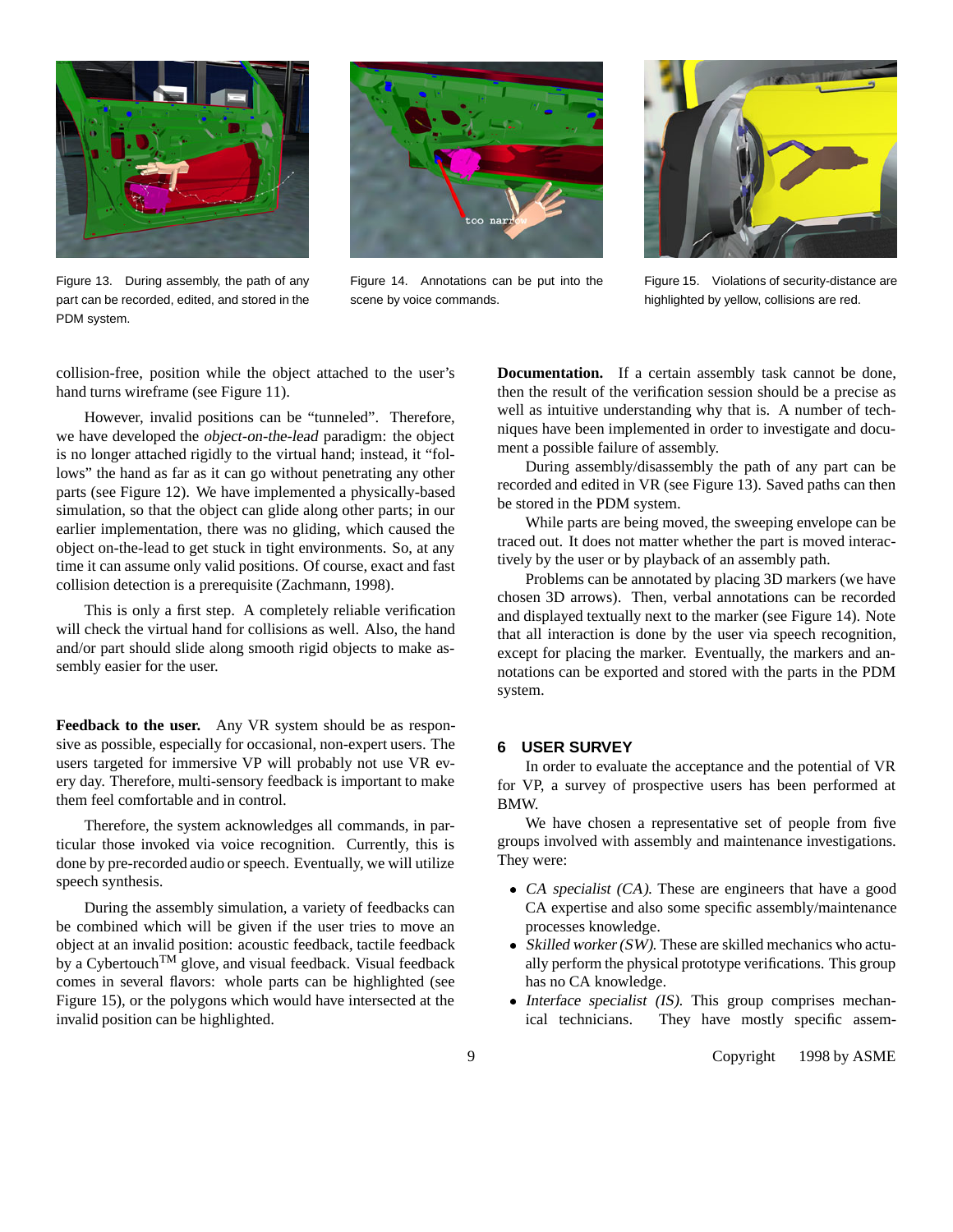bly/maintenance process knowledge, but they are starting to get familiar with CA tools. This group mediates between group 1 and group 2.

- Managers (MA). They are the ones that co-ordinate all the three groups in the vehicle prototype group.
- $\bullet$  IT specialists (IT). In this group are very highly skilled engineers that do development and evaluation of new CA methods and IT tools. They provide new technologies to the keyuser's departments (the above four groups are from the keyuser department vehicle prototype).

Notice that all subjects have never before been exposed to any VR experiences.

The scenario used for the survey was the installation of the door lock, which is a very difficult task, because the space inside the door is very tight. Only subjects from group SW were to completely install the lock with their "virtual hand", because they are the only ones who really know how to do it. For all other groups, subjects were to focus on the "feel" of the technology, the I/O devices, and interaction techniques and capabilities.

Each group consisted of 5-7 persons, which gives a total of approximately 30 persons. Each group had 3 to 4 hours: one hour introduction, presentation of all the I/O devices and VR functionality of the VR assembly application, and for each person 20-30 minutes to perform the following tasks: navigate in the VE with a data glove; grasp and install the door-lock while recording the assembly path; invoke some functions (see Section 5.3) via voice input to analyze and manipulate components (PDM information, change color, clipping plane, etc.).

While one user was performing the verification tasks, all other users in the group were watching on a large-screen stereo projection with shutter glasses.

**Hardware:** SGI ONYX with 6 processors, 2 IR graphics pipes, 1 GB RAM, FS5 head-mounted display, CyberTouch<sup>TM</sup> data glove with tactile feedback, stereo projection, Ascension electromagnetic tracking system.

#### **6.1 Evaluation**

The results that are presented below were obtained with a questionnaire that each subject filled out after the VR experience. Each question was to be answered by a multiple choice with five levels: very good  $( \triangle 100\%)$ , good, satisfactory, bad, and very bad  $(\hat = 0\%)$ .

**6.1.1 Navigation** The possibility to move in 3D space without having to deal with 3D coordinates of points and vectors was an impressive experience for all groups. The natural and intuitive way to walk like in the "real world" is an important aspect for the acceptance of this technology (see Figure 16).



Figure 16. Navigation in the VE with a data glove.

During the investigation subjects could navigate by pointand-fly. However, most of them disliked it, because it was unconstrained. They said: "In the real environment we have only the possibility to walk. If the car is too low or too high, we can lift the car." When we informed them, that the system also provides point-and-fly constrained to eye-level, they rated this paradigm very high.

Most users were missing precision movements of the viewpoint and exact positioning of parts in the VR system. Of course, we expected this; yet, we chose not to burden the session by two many tasks, although parts can be positioned exactly with the VR system by voice commands. In this survey however, users were only shown the point-and-fly navigation and how to position parts by using the glove.

**6.1.2 Voice input** As Figure 17 indicates almost all subjects preferred voice input for giving commands to the computer. We believe that this is due to the very natural way in which commands can be given, e.g., a user just says "selection on" or "switch selection on". Some tasks can be performed much more precisely with a binary trigger than by a virtual hand, for instance exact positioning.

Unfortunately, interaction by voice recognition has two shortcomings:

 We need to utilize user-independent speech recognition because occasional users like mechanics will not accept to train the speech recognition system prior to a VR session. Therefore, the recognition rate is a little bit lower than with a userdependent system. However, even a recognition rate of 90% irritates occasional users a lot.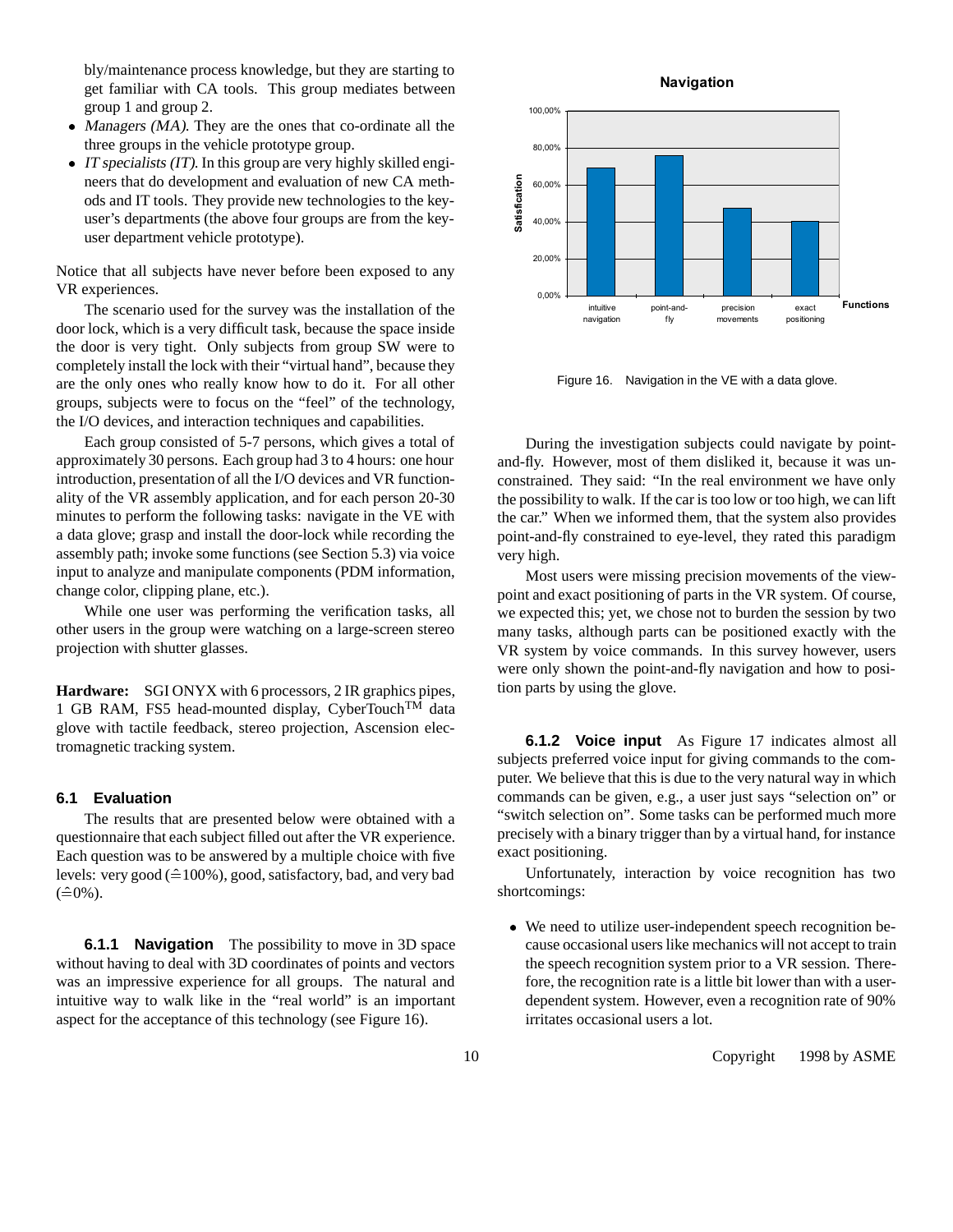

Figure 17. Although the reliability and easy-of-memorization got only a medium rating, user's preferred voice input significantly for giving commands to the VR system.

 Occasional users won't remember too many commands, so they often have to use 3D help menus in order to recall them.

This is why the user satisfaction with voice recognition reliability and command memorization is significantly less than the overall satisfaction.

**6.1.3 Collision feedback** An interesting result of our survey is the response regarding feedback. In particular, we asked the users to evaluate the multi-modal feedback given by the system in case of a collision: visual, acoustic, and tactile. We use the CybertouchTM to produce tactile feedback. Each finger's vibrator was controlled individually by the VR system.

The result of the survey can be found in Figure 18. We believe that the visual feedback was not completely satisfactory to the users, because it highlighted the whole object instead of the area of collision only, which is what engineers are interested in.

Acoustic feedback plays a main role in two different ways: first, it provides feedback to the use what is happening at the moment; secondly, it provides information about the material (e.g., metal, wood, plastic, etc.) of the colliding components consist of.

Tactile feedback was evaluated significantly less helpful than the other two. Although our subjects found it an exciting experience, it is nevertheless unnatural to them. After some discussion with them, we realized that what they really would have liked is *force feedback*. They reported that without force feedback some assembly tasks are almost impossible to do.

**Collision Feedback**



Figure 18. Evaluation of several collision feedbacks. Tactile feedbacks was given through the CyberTouch's vibrators.

#### **7 CONCLUSION**

In this paper we have discussed the benefits of virtual reality for virtual prototyping in assembly and maintenance verification. Also, the integration of VR with a company's existing CA infrastructure has been discussed. Several problems have been adressed and solutions have been proposed.

We have presented several interaction paradigms and functionality which a VR system must implement in order to be suitable for that area of application. They enable unexperienced users to work with virtual prototypes in an immersive environment and help them experiment efficiently with CAD data. All features and frameworks have been implemented in Fraunhofer-IGD's VR system Virtual Design II, which has been successfully evaluated by BMW in a benchmark; it will be employed routinely by BMW for virtual prototyping in the future.

Finally, we have reported on some results of a user survey performed at BMW with a representative group of key users. The result of our survey indicates that the use of VR for VP will play an important role in the near future in automotive (and probably other) industries. In particular, the response of the surveyed users has been very encouraging and optimistic that VR/VP does have the potential to reduce the number of PMUs and improve overall product quality, especially in those processes of the business process chain where humans play an important role.

VR is the best tool (today) to obtain quick answers in an intuitive way in the concept phase of the business process of a product, because in that phase data change often and are available only in a "rough" preparation. However, we cannot provide a formal cost/benefit analysis at this time, since the technology is not yet integrated in the daily productive work environment of our business process.